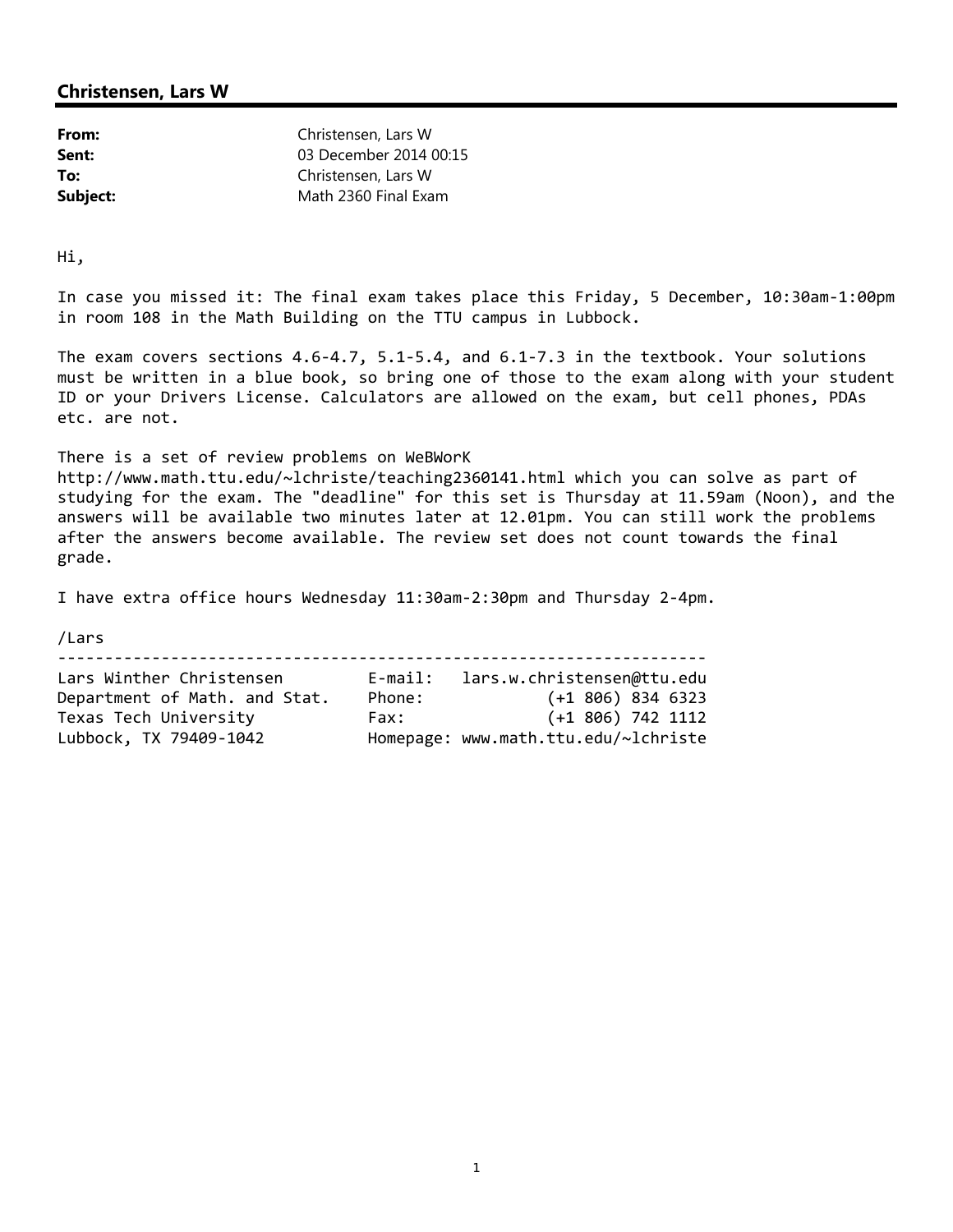| From:    | Christensen, Lars W    |
|----------|------------------------|
| Sent:    | 25 November 2014 11:37 |
| To:      | Christensen, Lars W    |
| Subject: | Math 2360-D01 Week 15  |

Hi,

This is the last weekly email about updates to the class homepage http://www.math.ttu.edu/~lchriste/teaching2360141.html and more.

1. The homework due next week (on Tuesday) has been posted, and so has the reading assignment and study guide. Contrary to what I wrote a couple of weeks ago, there is also written homework due on Tuesday. The reason is that I promised on the syllabus that I would collect 12 sets and only count the 10 best. I have so far only collected 11 sets of written homework.

2. Remember that the contribution of homework to your total score cannot decrease at this point. Your scores on online HW 21‐25 replace, if they are better, your lowest five scores on online HW 1‐20. Your scores on written HW 11‐12 replace, if they are better, your lowest two scores on written HW 1‐10.

3. I updated Blackboard on Friday. Please check that the posted scores agree with your own records. If they do not, let me know.

4. The final exam takes place on Friday 5 December 10:30‐1:00pm in room 108 in the Math Building. Let me know \*now\* if you have any conflicts. If you live more than 2 hours driving from the TTU campus in Lubbock, you can make arrangements with a local university or college testing center and take the exam there. If you have made or will be making such arrangements, let me know asap.

5. If you cannot make arrangements with a local testing center, you can apply to have an alternative proctor approved; please use the form http://www.math.ttu.edu/~lchriste/download/proctor\_form\_fillable\_dsg.pdf linked from the homepage.

6. If and when you find yourself on the main TTU campus in Lubbock, please stop by to collect your graded written homework and your mid‐term exam; I have them in my office, room 251 in the Math Building. When it gets time to prepare for the final exam, the old homework may come in useful.

Best,

| Lars                          |            |                                      |
|-------------------------------|------------|--------------------------------------|
| Lars Winther Christensen      | $E$ -mail: | lars.w.christensen@ttu.edu           |
| Department of Math. and Stat. | Phone:     | $(+1\ 806)\ 834\ 6323$               |
| Texas Tech University         | Fax:       | $(+1\,806)\,742\,1112$               |
| Lubbock, TX 79409-1042        |            | Homepage: www.math.ttu.edu/~lchriste |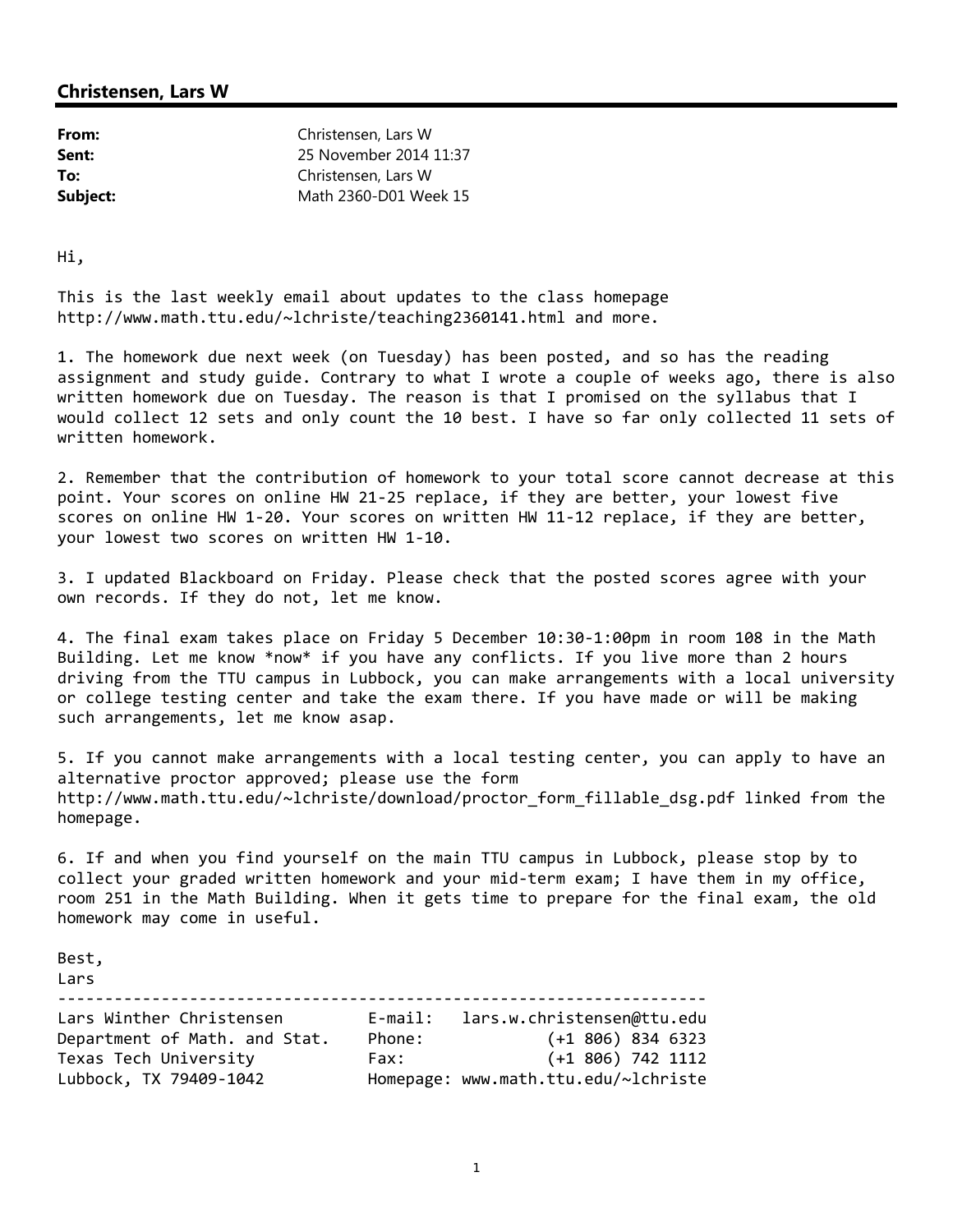| From:    | Christensen, Lars W    |
|----------|------------------------|
| Sent:    | 18 November 2014 23:21 |
| To:      | Christensen, Lars W    |
| Subject: | Math 2360-D01 Week 14  |

Hi,

This is the penultimate weekly email about updates to the class homepage http://www.math.ttu.edu/~lchriste/teaching2360141.html and more.

1. The homework due next week (only one set, but it has a few extra problems, so it is only due on Tuesday) has been posted, and so has the reading assignment and study guide. Remember that the contribution of homework to your total score cannot decrease at this point. Your scores on online HW 21‐25 replace, if they are better, your lowest five scores on online HW 1‐20. If you have a low score, or even a 0, lurking from earlier in the semester, this is a great opportunity to significantly raise you overall score.... and the material is important too.

2. If and when you find yourself on the main TTU campus in Lubbock, please stop by to collect your graded written homework and your mid‐term exam; I have them in my office, room 251 in the Math Building. When it gets time to prepare for the final exam, the old homework may come in useful.

3. The final exam takes place on Friday 5 December 10:30‐1:00pm in room 108 in the Math Building. Let me know \*now\* if you have any conflicts. If you live more than 2 hours driving from the TTU campus in Lubbock, you can make arrangements with a local university or college testing center and take the exam there. If you have made or will be making such arrangements, let me know asap.

4. If you cannot make arrangements with a local testing center, you can apply to have an alternative proctor approved; please use the form http://www.math.ttu.edu/~lchriste/download/proctor\_form\_fillable\_dsg.pdf linked from the homepage.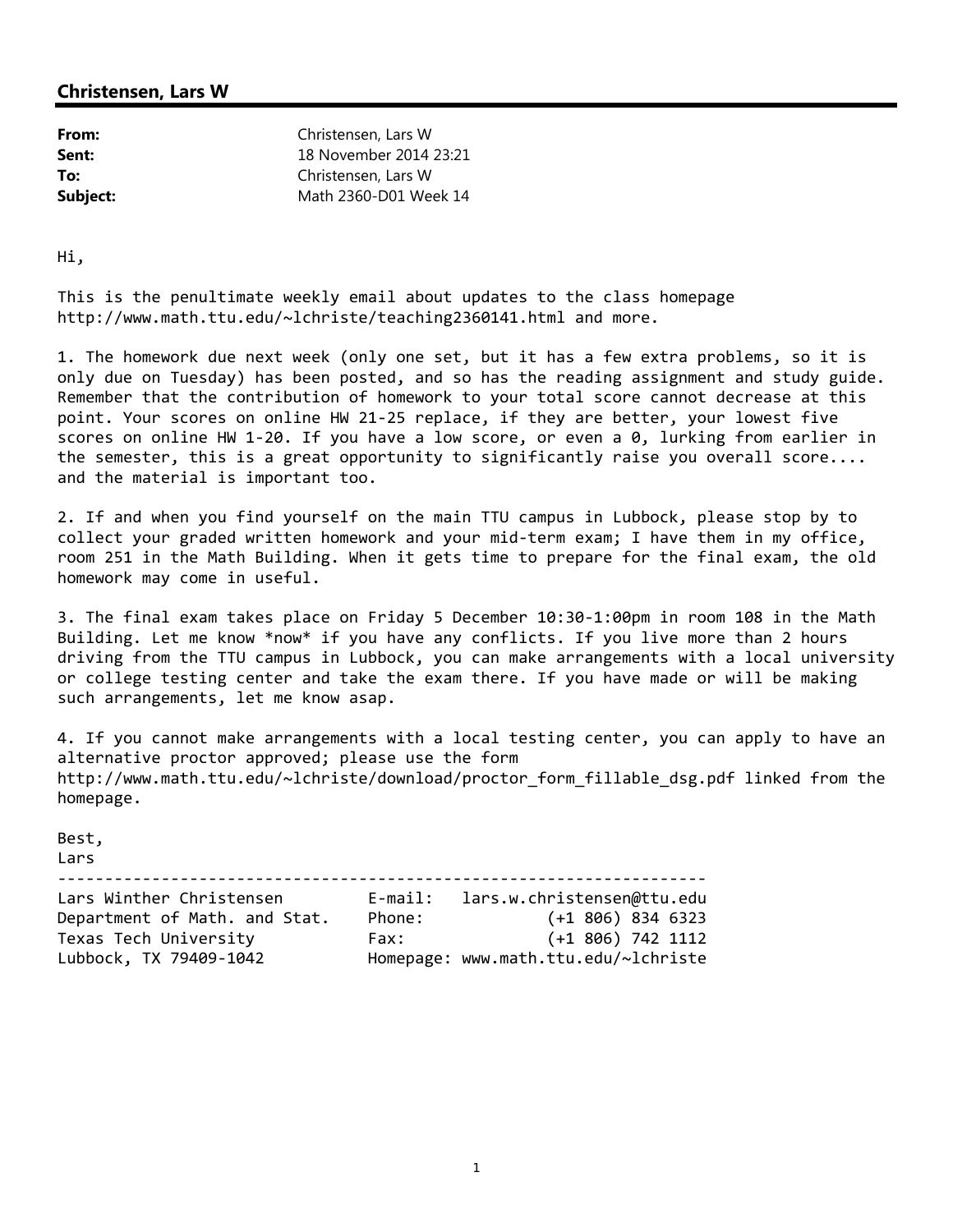| From:    | Christensen, Lars W    |
|----------|------------------------|
| Sent:    | 11 November 2014 21:18 |
| To:      | Christensen, Lars W    |
| Subject: | Math 2360-D01 Week 13  |

Hi,

This is the weekly email about updates to the class homepage http://www.math.ttu.edu/~lchriste/teaching2360141.html and more.

1. The homework due next week (Monday and Thursday) has been posted, and so has the reading assignment and study guide. Notice that the written homework due on 11/20 is the last one you can turn in.

2. I have updated; please check that the posted scores agree with your own records. If they do not, then let me know immediately.

3. If and when you find yourself on the main TTU campus in Lubbock, please stop by to collect your graded written homework and your mid‐term exam; I have them in my office, room 251 in the Math Building. When it gets time to prepare for the final exam, the old homework may come in useful.

4. The final exam takes place on Friday 5 December 10:30-1:00pm. Let me know \*now\* if you have any conflicts. If you live more than 2 hours driving from the TTU campus in Lubbock, you can make arrangements with a local university or college testing center and take the exam there. If you have made or will be making such arrangements, let me know asap.

5. If you cannot make arrangements with a local testing center, you can apply to have an alternative proctor approved; please use the form http://www.math.ttu.edu/~lchriste/download/proctor form fillable dsg.pdf linked from the homepage.

Best, Lars ‐‐‐‐‐‐‐‐‐‐‐‐‐‐‐‐‐‐‐‐‐‐‐‐‐‐‐‐‐‐‐‐‐‐‐‐‐‐‐‐‐‐‐‐‐‐‐‐‐‐‐‐‐‐‐‐‐‐‐‐‐‐‐‐‐‐‐‐‐

| Lars Winther Christensen      | $E$ -mail: | lars.w.christensen@ttu.edu           |
|-------------------------------|------------|--------------------------------------|
| Department of Math. and Stat. | Phone:     | $(+1\,806)\,834\,6323$               |
| Texas Tech University         | Fax:       | $(+1\ 806)\ 742\ 1112$               |
| Lubbock, TX 79409-1042        |            | Homepage: www.math.ttu.edu/~lchriste |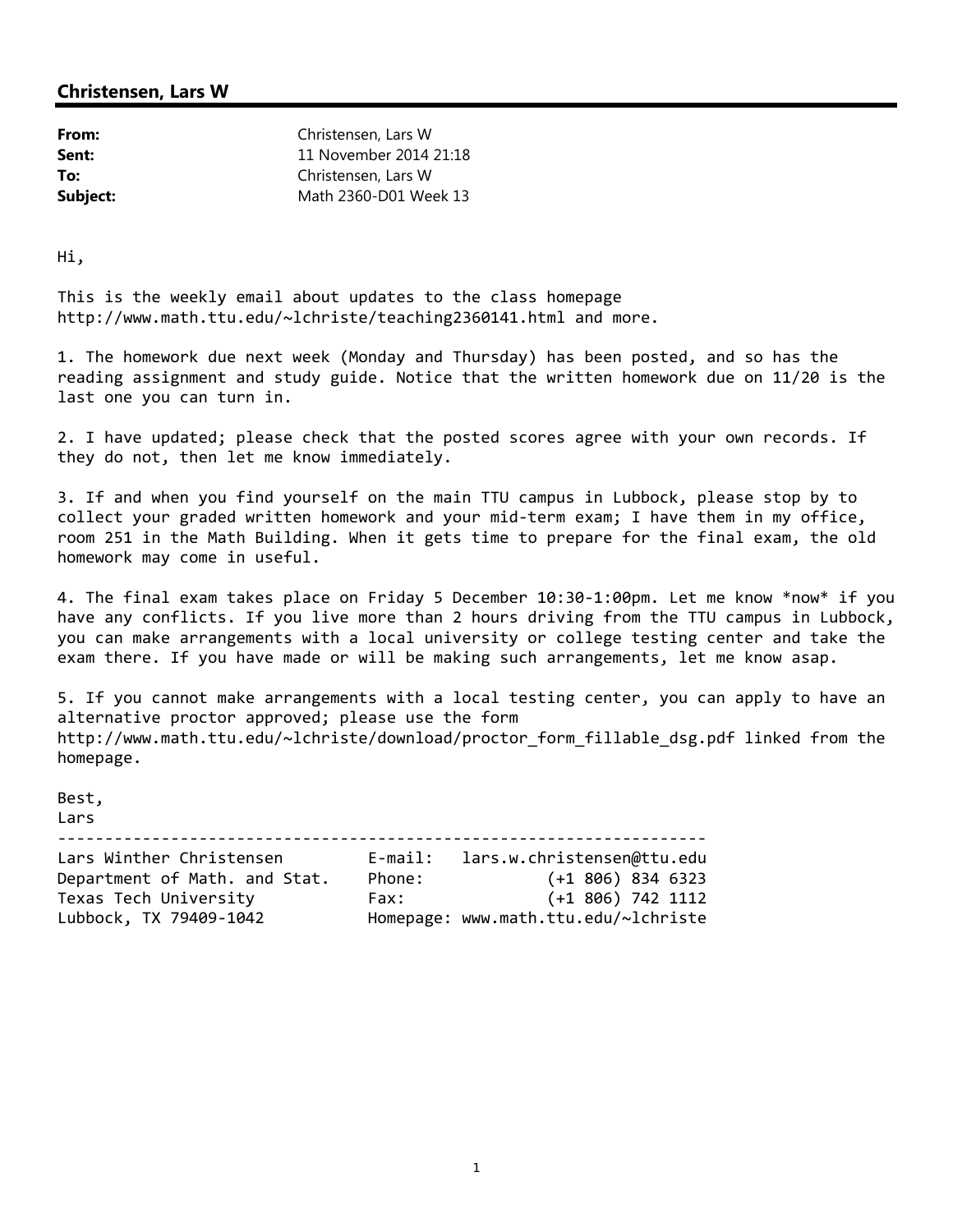| From:    | Christensen, Lars W    |
|----------|------------------------|
| Sent:    | 04 November 2014 23:11 |
| To:      | Christensen, Lars W    |
| Subject: | Math 2360-D01 Week 12  |

Hi,

This is the weekly email about updates to the class homepage http://www.math.ttu.edu/~lchriste/teaching2360141.html and more.

1. The homework due next week (Monday and Thursday) has been posted, and so has the reading assignment and study guide.

2. I updated Blackboard yesterday; please check that the posted scores agree with your own records. If they do not, then let me know immediately.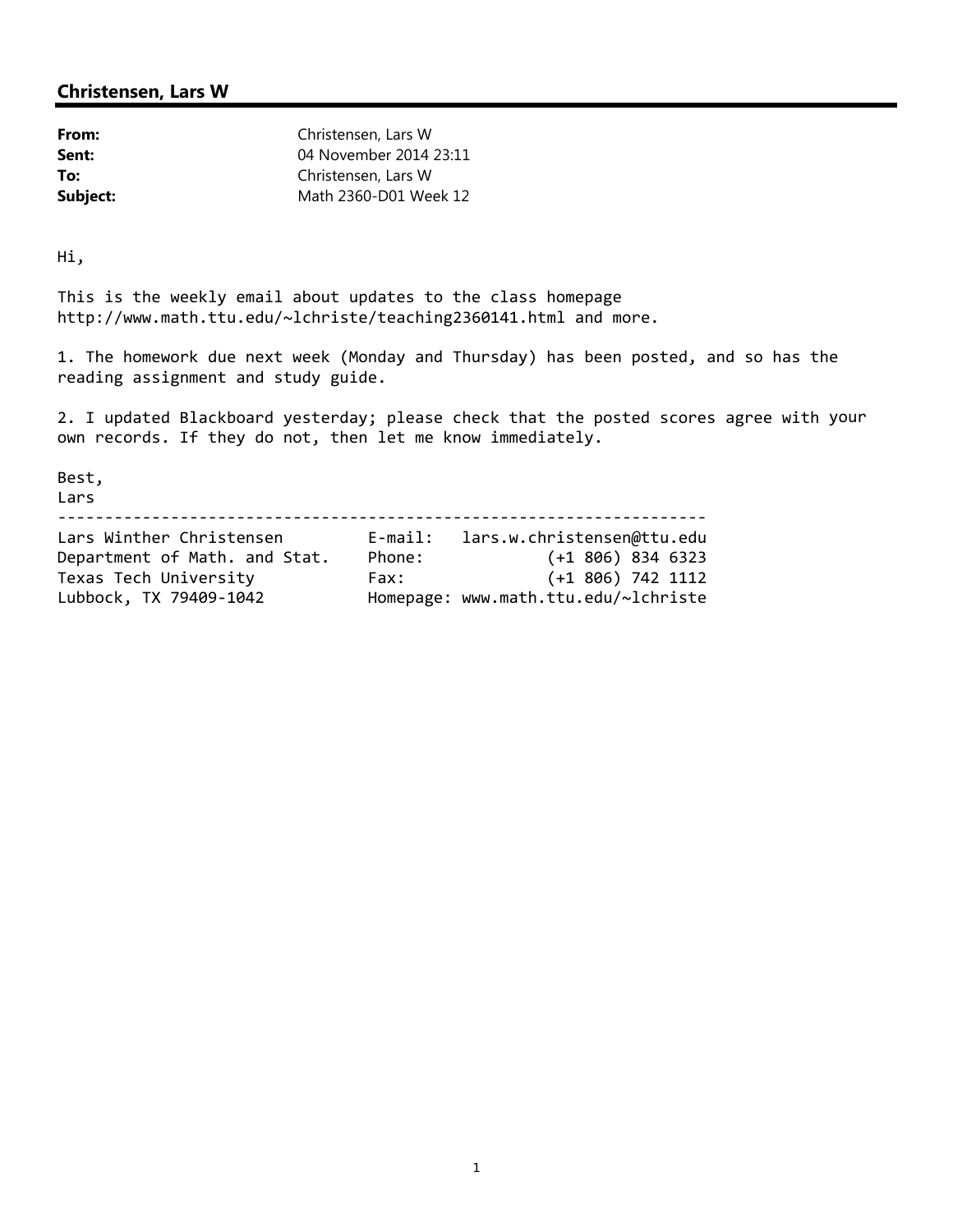| From:    | Christensen, Lars W   |
|----------|-----------------------|
| Sent:    | 28 October 2014 23:11 |
| To:      | Christensen, Lars W   |
| Subject: | Math 2360-D01 Week 11 |

Hi,

This is the weekly email about updates to the class homepage http://www.math.ttu.edu/~lchriste/teaching2360141.html and more.

1. The homework due next week (Monday and Thursday) has been posted, and so has the reading assignment and study guide.

2. One the homepage you can find the mid‐term exam given on campus last week, and the key. If you took the exam at a testing center, then some of the problems on your exam were different than the ones you see on the homepage.

Best, Lars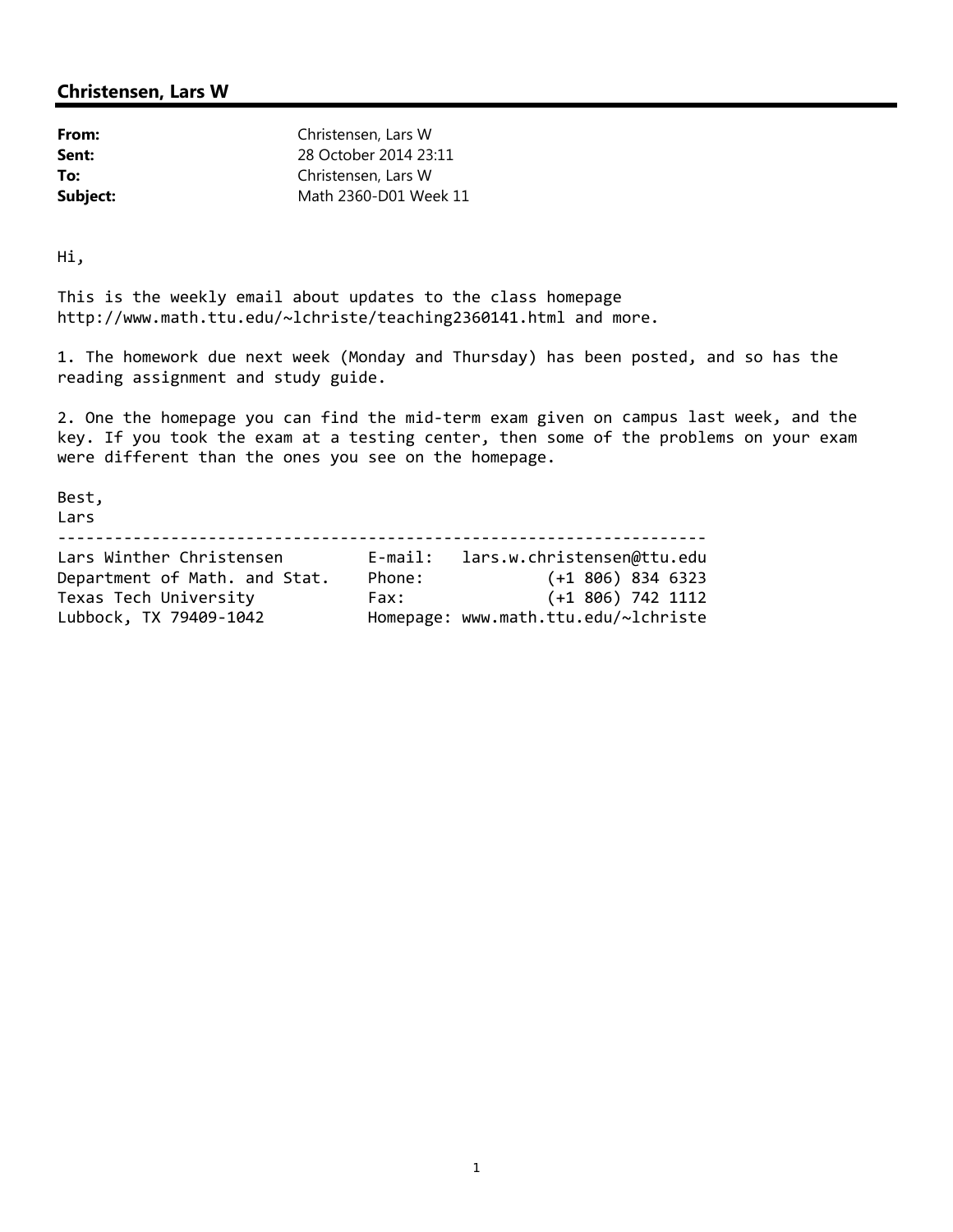| From:    | Christensen, Lars W   |
|----------|-----------------------|
| Sent:    | 26 October 2014 23:23 |
| To:      | Christensen, Lars W   |
| Subject: | Mid-term scores       |

Hi,

Your scores on the mid-term exam have been posted on Blackboard. Please take a close look at our standing, and get back to me a.s.a.p. with any questions you might have. The last day to drop its tomorrow, Monday the 27th.

Best, Lars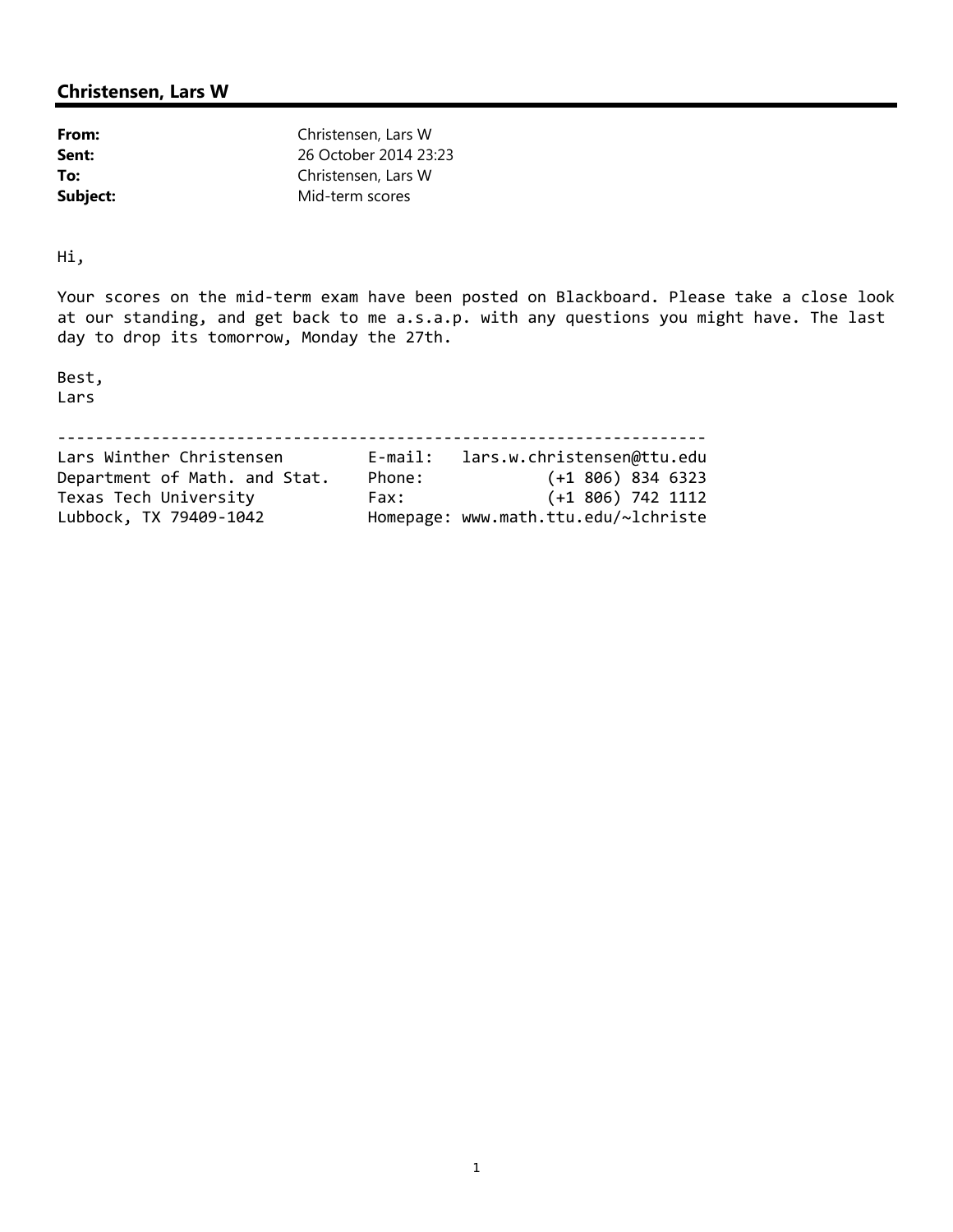| From:    | Christensen, Lars W   |
|----------|-----------------------|
| Sent:    | 22 October 2014 20:45 |
| To:      | Christensen, Lars W   |
| Subject: | Math 2360-D01 Week 10 |

Hi,

This is the weekly email about updates to the class homepage http://www.math.ttu.edu/~lchriste/teaching2360141.html and more.

1. The homework due next week (Monday and Thursday) has been posted, and so has the reading assignment and study guide. You will notice that we skip Chapter 5 for now. It deals with a particularly nice kind of bases, but since bases are hard to get used to, I prefer to do Chapters 6 and 7 first, because they show what bases are good for.

2. The deadline for HW‐15 on WeBWorK has been extended to Midnight on Friday. One caveat: I am traveling from early Friday morning, and may not be able to answer emails at all times.

3. The results of today's exam will be on Blackboard on Sunday night or Monday morning.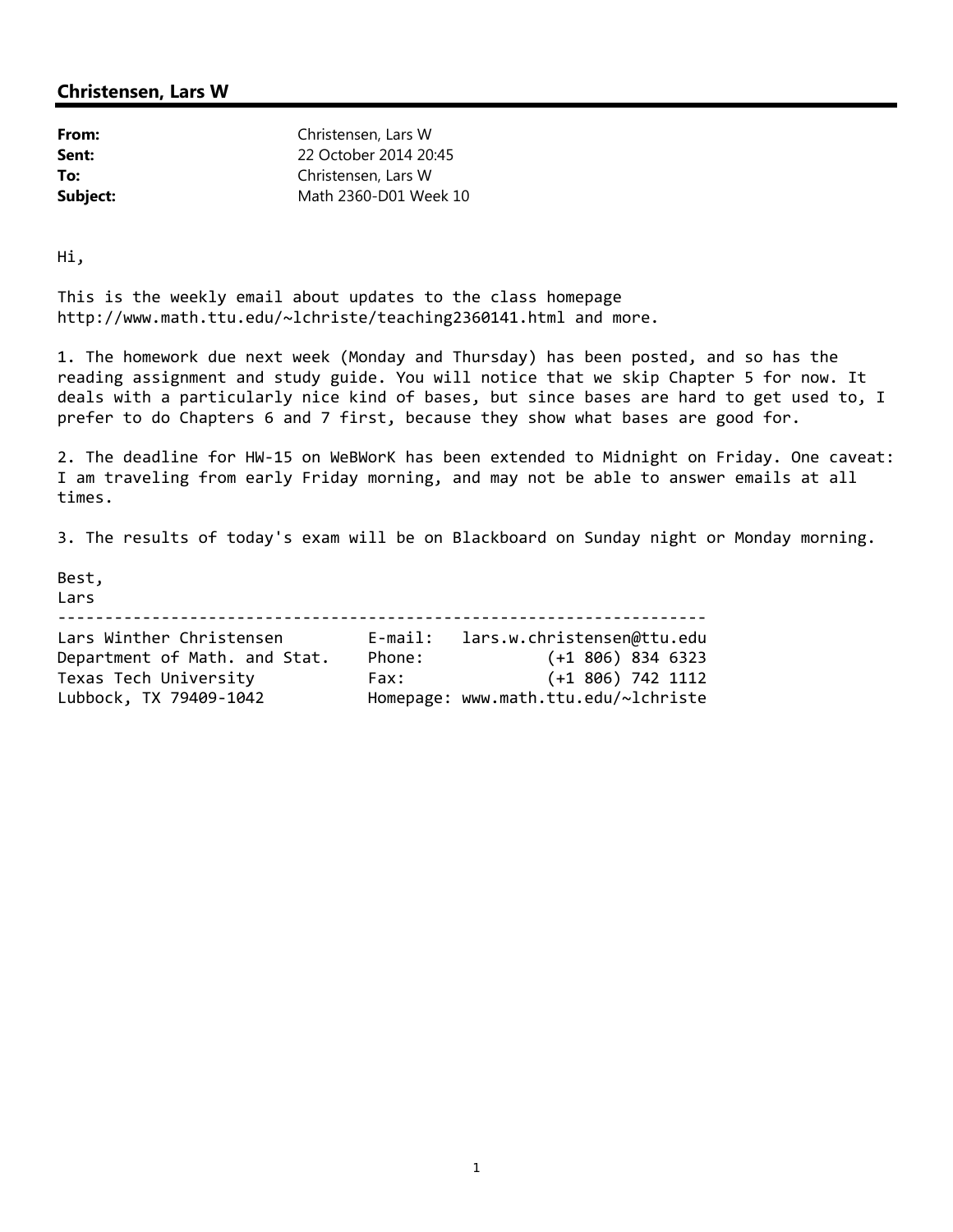| From:    | Christensen, Lars W                          |
|----------|----------------------------------------------|
| Sent:    | 21 October 2014 11:32                        |
| To:      | Christensen, Lars W                          |
| Subject: | What to expect on the Math 2360 Midterm Exam |

Hi,

In case you missed it: The mid‐term exam is tomorrow, 7‐9:30pm in room 110 in the Math Building on the TTU campus in Lubbock.

The exam covers sections 1.1‐4.5 in the textbook. Your solutions must be written in a blue book, so bring one of those to the exam. Calculators are allowed, but cell phones, PDAs etc. are not.

The exam has 14 problems in total, they are divided into two series. The 7 problems in the first series count for 10 points each and the problems in the second series count for 15 points each. You only have to solve six problems from each series, i.e. 12 problems in total. I have put an old final exam on the class homepage http://www.math.ttu.edu/~lchriste/teaching2360141.html , so that you can see what my exams look like. Don't try to solve the problems, we have only covered half of the material.

There is a set of review problems on WeBWorK http://webwork.math.ttu.edu/webwork2/f14lchristem2360sD01 which you can solve as part of studying for the exam. The deadline for this set is Tuesday night at 11.59pm, and the answers will be available two minutes later at 12.01am. You can still work the problems after the answers become available. If you solve the review problems before Midnight on Tuesday, then this set will count as an extra homework set.

Tomorrow, I have extra office hours from 5 to 6.45pm. If you want to meet at another time, send me an email and we will work something out.

After the exam on Wednesday, I plan to head down to one of the place on Broadway to get a late dinner. Those who are interested are encouraged to join.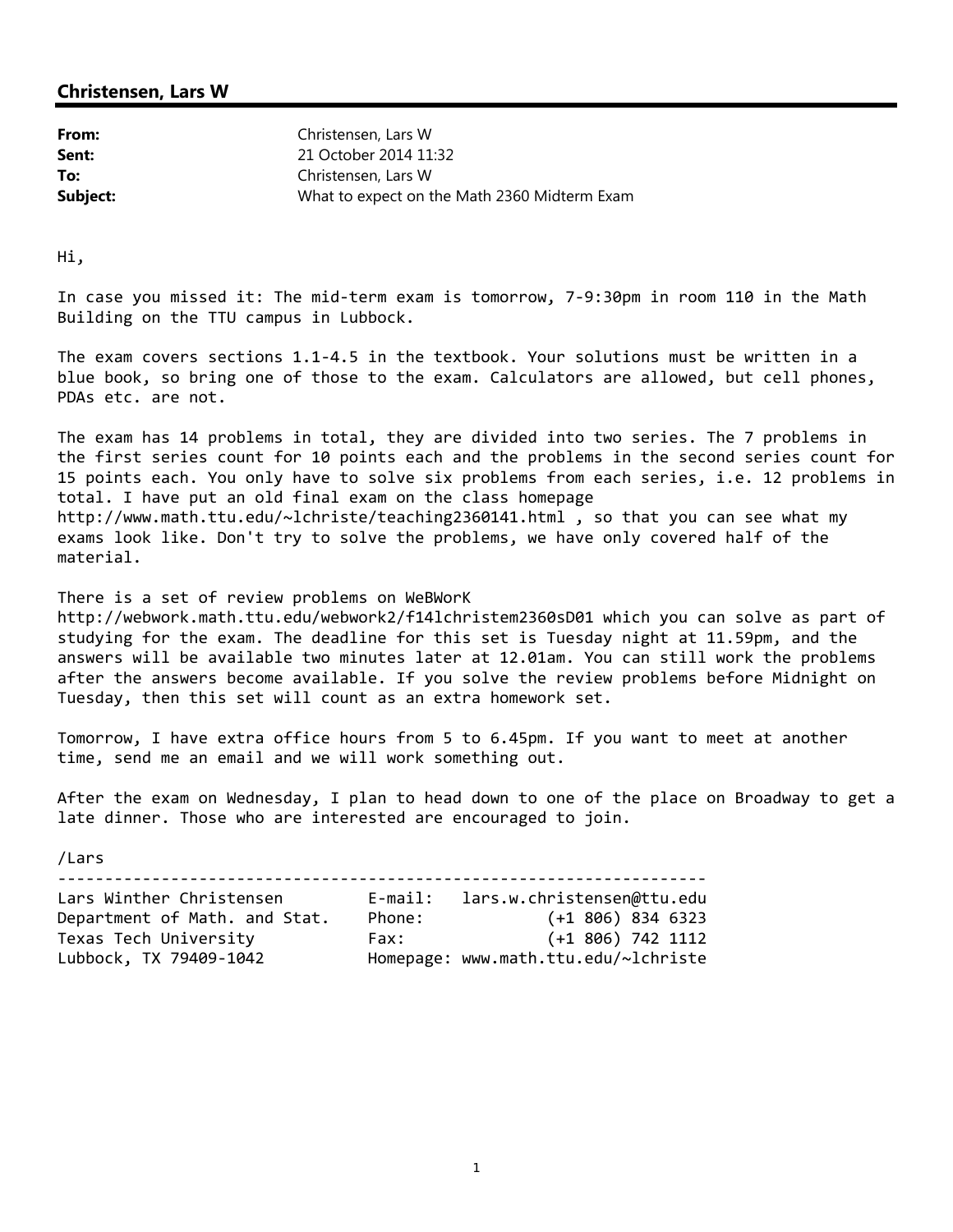| From:    | Christensen, Lars W    |
|----------|------------------------|
| Sent:    | 17 October 2014 20:02  |
| To:      | Christensen, Lars W    |
| Subject: | Math 2360 Midterm Exam |

Hi,

In case you missed it: The mid‐term exam is on text Wednesday, 22 October, 7‐9:30pm in room 110 in the Math Building on the TTU campus in Lubbock.

The exam covers sections 1.1‐4.5 in the textbook. Your solutions must be written in a blue book, so bring one of those to the exam. Calculators are allowed, but cell phones, PDAs etc. are not.

There is a set of review problems on WeBWorK

http://webwork.math.ttu.edu/webwork2/f14lchristem2360sD01 which you can solve as part of studying for the exam. The deadline for this set is Tuesday night at 11.59pm, and the answers will be available two minutes later at 12.01am. You can still work the problems after the answers become available. If you solve the review problems before Midnight on Tuesday, then this set will count as an extra homework set.

I have office hour as usual on Monday. On Wednesday, I have extra office hours from 5 to 6.45pm. If you want to meet at another time, send me an email and we will work something out.

After the exam on Wednesday, I plan to head down to one of the place on Broadway to get a late dinner. Those who are interested are encouraged to join.

/Lars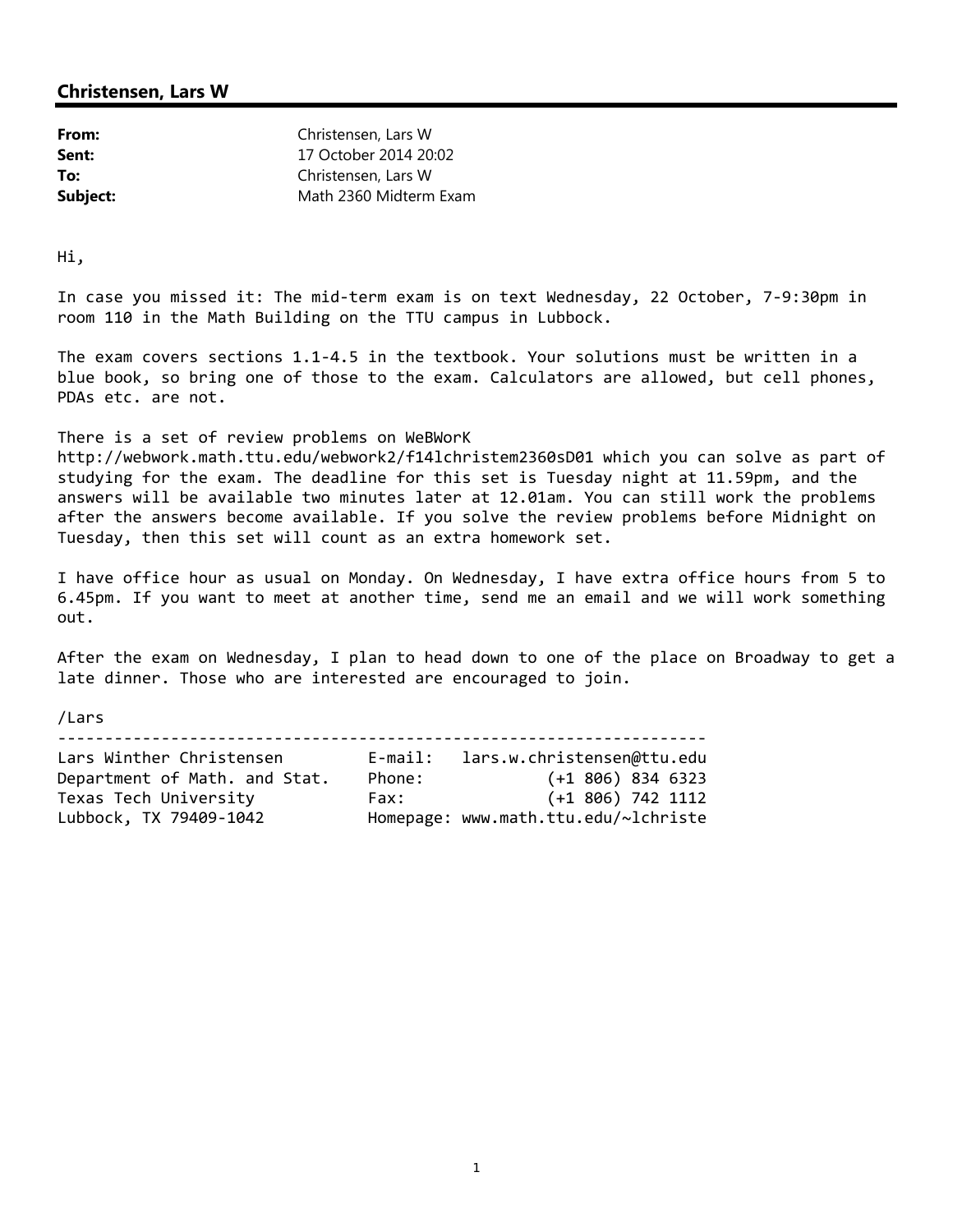| From:    | Christensen, Lars W   |
|----------|-----------------------|
| Sent:    | 14 October 2014 14:16 |
| To:      | Christensen, Lars W   |
| Subject: | Math 2360-D01 Week 9  |

Hi,

This is the weekly email about updates to the class homepage http://www.math.ttu.edu/~lchriste/teaching2360141.html and more.

1. The homework due next week (Thursday) has been posted, and so has the reading assignment and study guide. Because of the exam on the 22nd, we only cover one section this week, and there is only one set of online homework and no written homework due.

2. I have made a set of review problems in WeBWorK. If you solve the set, then it counts as an extra set of online homework. This means that the homework portion of your final grade will be calculated based on the best 20 of 26 sets. The review problems are due at Midnight on the 21st, and answers become visible right after.

3. WeBWorK enables you to send emails to me from within the application; such emails contain a link to the problem you are working on. That's a very convenient feature, don't be shy of using it. I'm sure that several of you would do better on the online homework if you used that feature more often.

4. I updated Blackboard yesterday; please check that the posted scores agree with your own records. If they do not, then let me know immediately.

5. Unless you have already made arrangements for taking the exam elsewhere, the mid-term exams takes place on Wednesday 22 October 7:00‐9:30pm in Room 110 on the TTU campus in Lubbock. On Friday, I will send an email with more information about the exam, but to address the most common questions, let me already now say that it is a closed‐book exam that covers the material up to and including Section 4.5, and that calculators are allowed.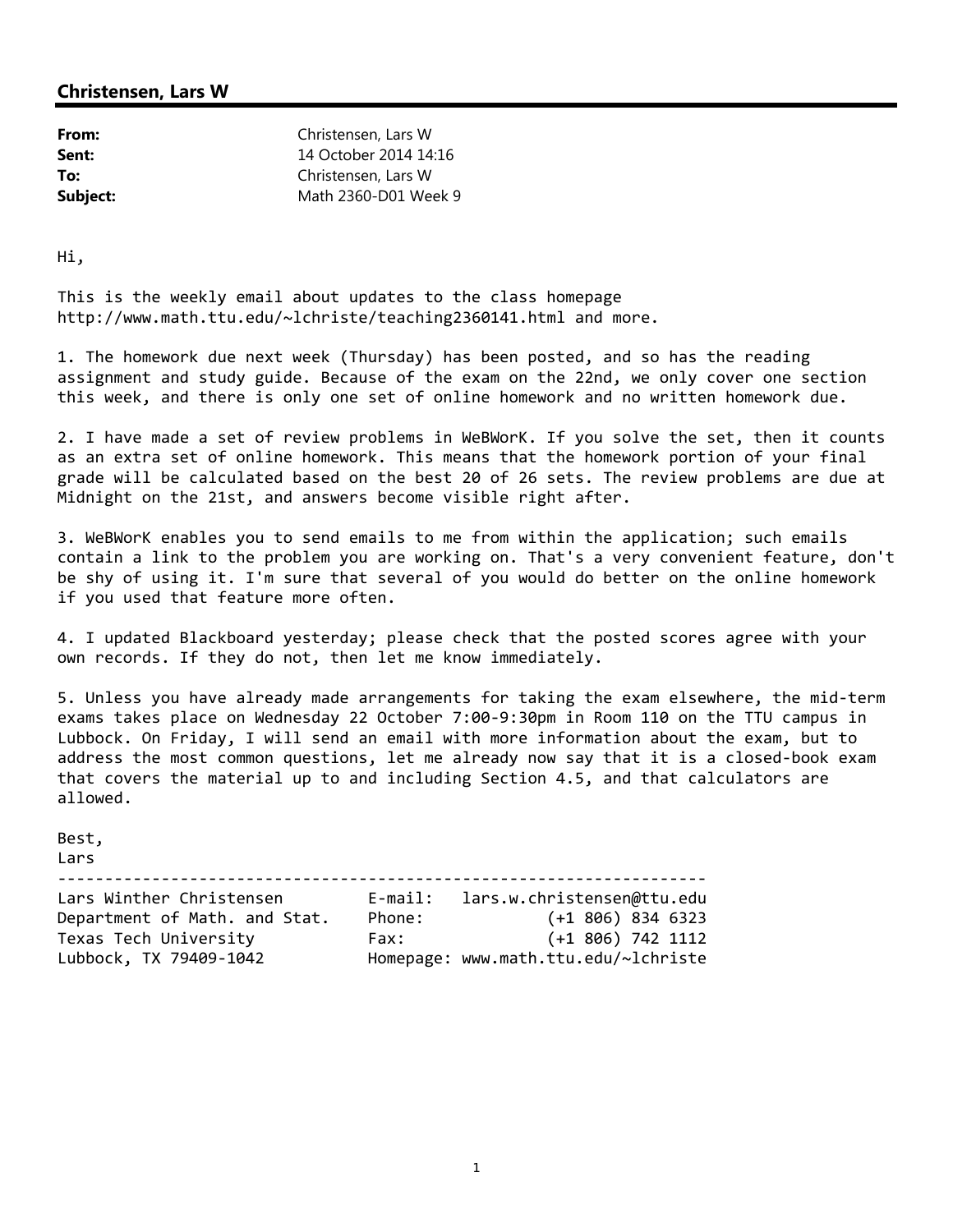| From:    | Christensen, Lars W   |
|----------|-----------------------|
| Sent:    | 07 October 2014 15:56 |
| To:      | Christensen, Lars W   |
| Subject: | Math 2360-D01 Week 8  |

Hi,

This is the weekly email about updates to the class homepage http://www.math.ttu.edu/~lchriste/teaching2360141.html and more.

1. The homework due next week (Monday and Thursday) has been posted, and so has the reading assignment and study guide.

2. WeBWorK enables you to send emails to me from within the application; such emails contain a link to the problem you are working on. That's a very convenient feature, don't be shy of using it. I'm sure that several of you would do better on the online homework if you used that feature more often.

3. I updated Blackboard on Friday; please check that the posted scores agree with your own records. If they do not, let me know immediately.

4. Exams in this class take place on Wednesday 22 October 7:00‐9:30pm and on Friday 5 December 10:30-1:00pm. Let me know \*now\* if you have any conflicts.

If you live more than 2 hours driving from the TTU campus in Lubbock, you can make arrangements with a local testing center and take the exam there. If you have made or will be making such arrangements, let me know asap.

5. If and when you find yourself on the main TTU campus in Lubbock, please stop by to collect your graded written homework; I keep it in my office, room 251 in the Math Building. When it gets time to prepare for exams, you may learn a lot from your old homework.

Best, Lars ‐‐‐‐‐‐‐‐‐‐‐‐‐‐‐‐‐‐‐‐‐‐‐‐‐‐‐‐‐‐‐‐‐‐‐‐‐‐‐‐‐‐‐‐‐‐‐‐‐‐‐‐‐‐‐‐‐‐‐‐‐‐‐‐‐‐‐‐‐ Lars Winther Christensen E‐mail: lars.w.christensen@ttu.edu

| LAIS WINCHEL CHILSCENSEN      | L-mail. | Lai S.W.CHI ISLEHSEHWLLU.EUU         |
|-------------------------------|---------|--------------------------------------|
| Department of Math. and Stat. | Phone:  | $(+1\ 806)\ 834\ 6323$               |
| Texas Tech University         | Fax:    | $(+1\,806)\,742\,1112$               |
| Lubbock, TX 79409-1042        |         | Homepage: www.math.ttu.edu/~lchriste |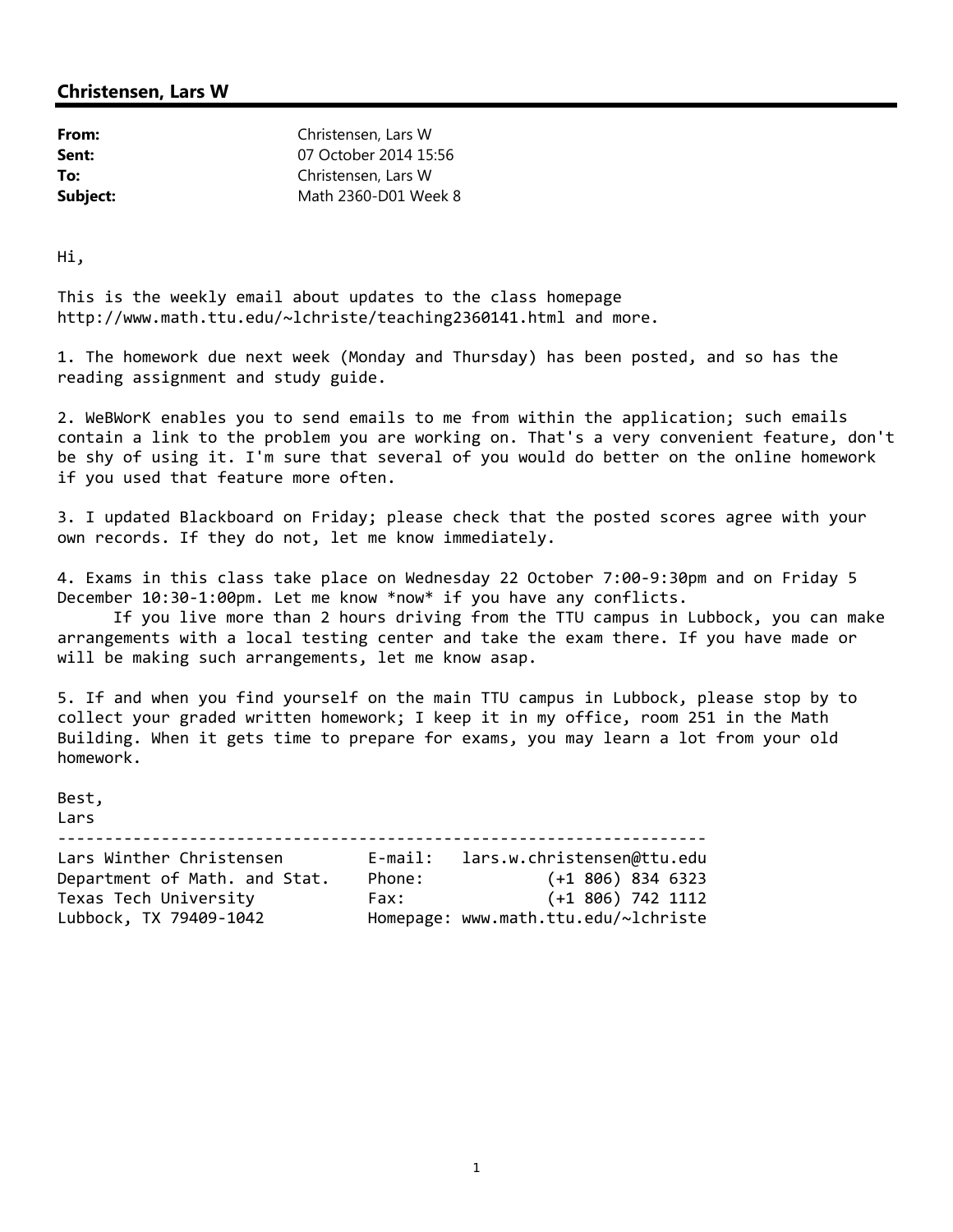| From:    | Christensen, Lars W                                                             |
|----------|---------------------------------------------------------------------------------|
| Sent:    | 06 October 2014 11:58                                                           |
| To:      | Christensen, Lars W                                                             |
| Subject: | Math 2360: No office hours on Thursday. Deadline for written homework extended. |

Hi,

I will be out of town from Wednesday morning; hence office hours on Thursday are cancelled.

It makes no sense to hand in written homework on Thursday, so your written homework is due on Friday before 5pm if you turn in a hardcopy. Online homework is due Thursday at Midnight as usual.

Best,

#### Lars

| Lars Winther Christensen      | $E$ -mail: | lars.w.christensen@ttu.edu           |
|-------------------------------|------------|--------------------------------------|
| Department of Math. and Stat. | Phone:     | $(+1\ 806)\ 834\ 6323$               |
| Texas Tech University         | Fax:       | $(+1\ 806)\ 742\ 1112$               |
| Lubbock, TX 79409-1042        |            | Homepage: www.math.ttu.edu/~lchriste |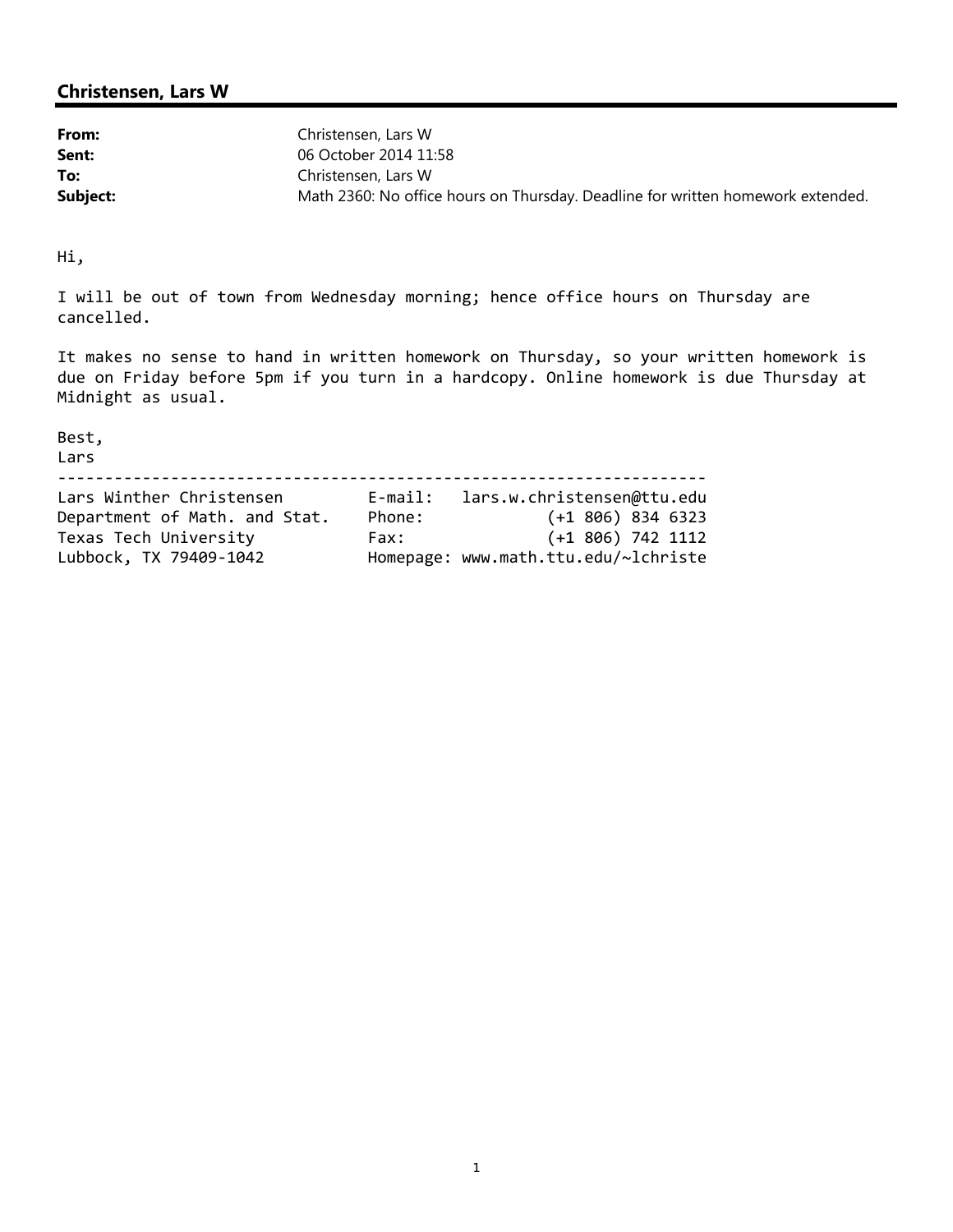| From:    | Christensen, Lars W     |
|----------|-------------------------|
| Sent:    | 30 September 2014 23:46 |
| To:      | Christensen, Lars W     |
| Subject: | Math 2360-D01 Week 7    |

Hi,

This is the weekly email about updates to the class homepage http://www.math.ttu.edu/~lchriste/teaching2360141.html and more.

1. The homework due next week (Monday and Thursday) has been posted, and so has the reading assignment and study guide. The material in section 4.3 is known to cause headaches; now you are warned... and I do have office hours.

2. If and when you find yourself on the main TTU campus in Lubbock, please stop by to collect your graded written homework; I keep it in my office, room 251 in the Math Building. When it gets time to prepare for exams, you may learn a lot from your old homework.

3. I updated Blackboard on Friday; please check that the posted scores agree with your own records. If they do not, let me know.

4. Please double check your calendars for conflicts with our two exams, they take place on Wednesday 22 October 7:00‐9:30pm and Friday 5 December 10:30‐1:00pm. Let me know \*now\* if you have any conflicts.

If you live more than 2 hours driving from the TTU campus in Lubbock, you can make arrangements with a local testing center and take the exam there. If you have made or will be making such arrangements, let me know asap.

Best,

Lars

| Lars Winther Christensen      | $E$ -mail: | lars.w.christensen@ttu.edu           |
|-------------------------------|------------|--------------------------------------|
| Department of Math. and Stat. | Phone:     | $(+1\ 806)\ 834\ 6323$               |
| Texas Tech University         | Fax:       | $(+1\,806)\,742\,1112$               |
| Lubbock, TX 79409-1042        |            | Homepage: www.math.ttu.edu/~lchriste |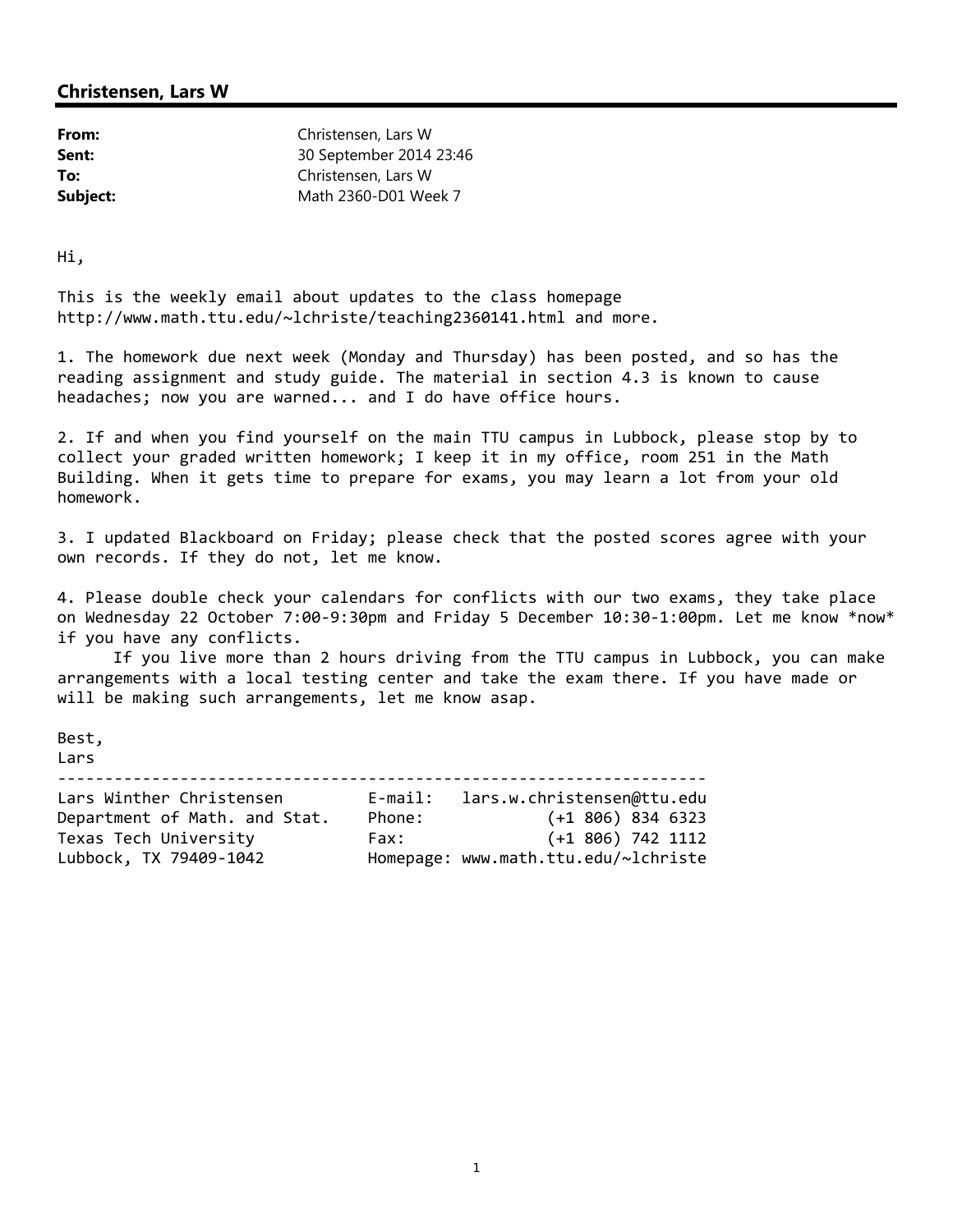| From:    | Christensen, Lars W     |
|----------|-------------------------|
| Sent:    | 23 September 2014 23:50 |
| To:      | Christensen, Lars W     |
| Subject: | Math 2360-D01 Week 6    |

Hi,

This is the weekly email about updates to the class homepage http://www.math.ttu.edu/~lchriste/teaching2360141.html and more.

1. The homework due next week (Monday and Thursday) has been posted, and so has the reading assignment and study guide.

2. If and when you find yourself on the main TTU campus in Lubbock, please stop by to collect your graded written homework; I have it in my office, room 251 in the Math Building. When it gets time to prepare for exams, you may learn a lot from your old homework.

3. Be aware that the course changes gears as we start Chapter 4 on vector spaces. If you ever watched http://www.imdb.com/title/tt0116367/ you will know what I mean.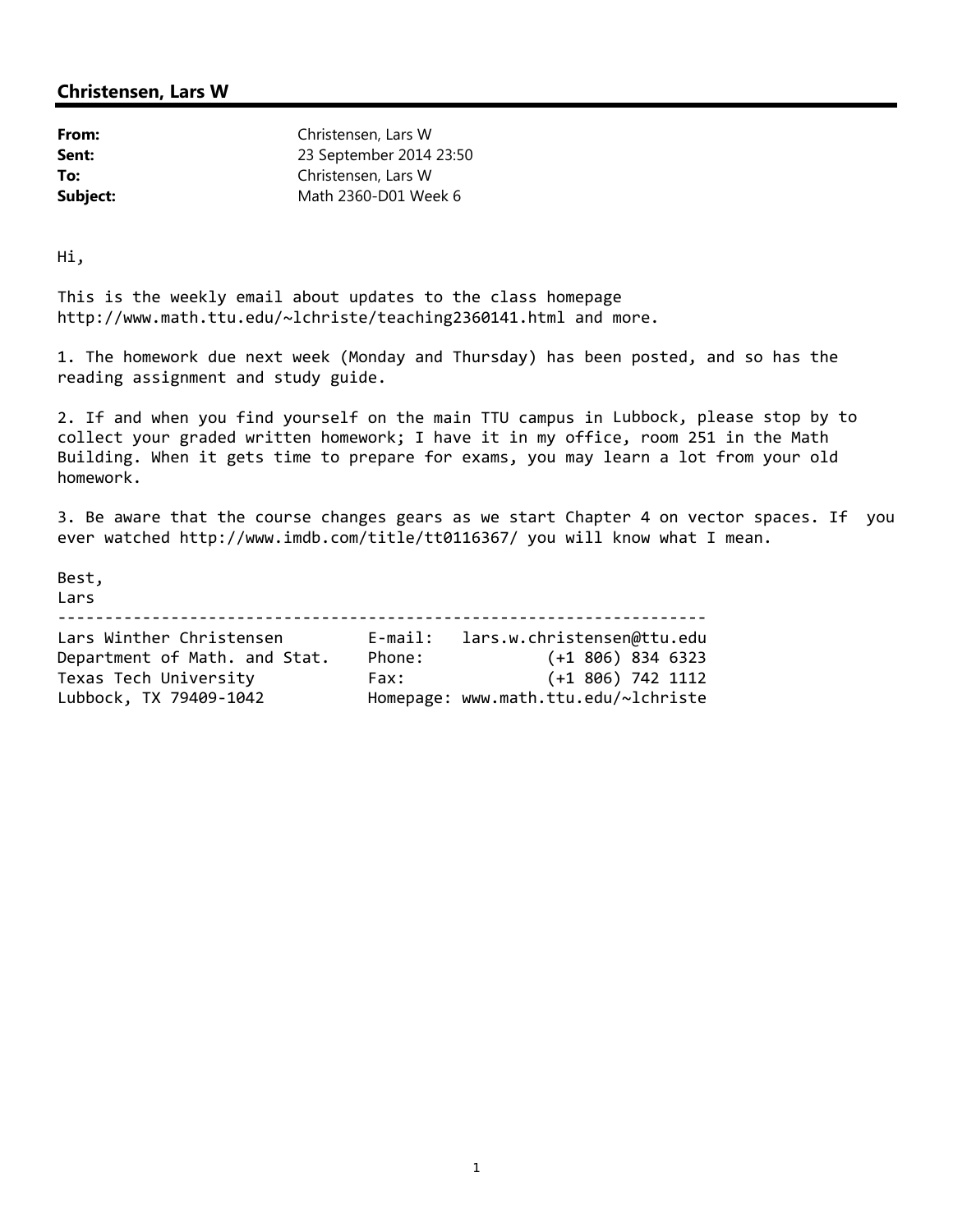| From:    | Christensen, Lars W     |
|----------|-------------------------|
| Sent:    | 20 September 2014 22:27 |
| To:      | Christensen, Lars W     |
| Subject: | Grades on Blackboard    |

Hi,

I have uploaded the scores on the first six sets of WeBWorK homework and the first two sets of written homework to Blackboard. For the rest of the semester I will do weekly uploads to Blackboard of scores on homework and exams.

Best, Lars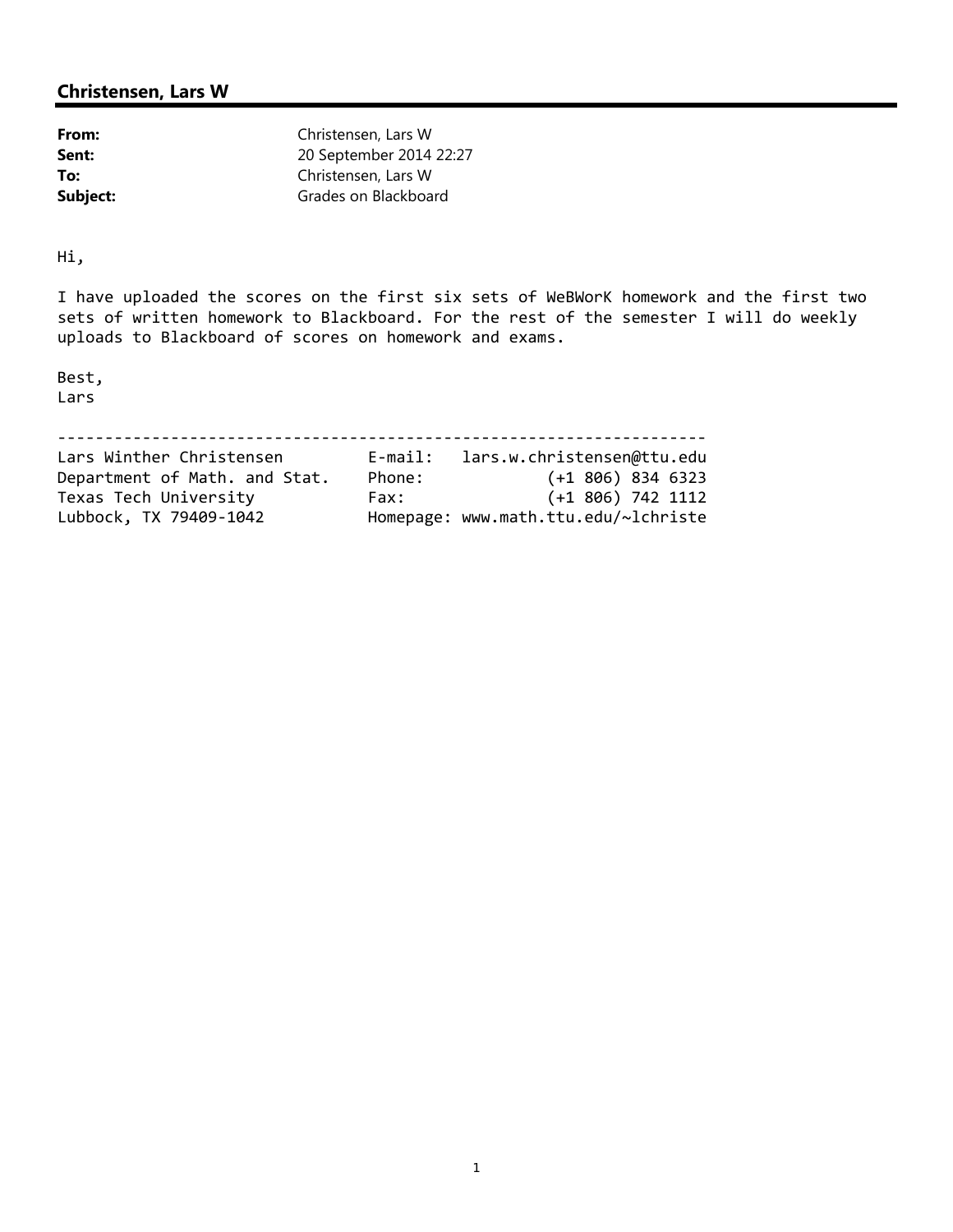| From:    | Christensen, Lars W     |
|----------|-------------------------|
| Sent:    | 16 September 2014 11:53 |
| To:      | Christensen, Lars W     |
| Subject: | Math 2360-D01 Week 5    |

Hi,

This is the weekly email about updates to the class homepage http://www.math.ttu.edu/~lchriste/teaching2360141.html and more.

1. The homework due next week (Monday and Thursday) has been posted, and so has the reading assignment and study guide.

2. Regarding the written homework that your turn in: Make sure that every page of your homework is clearly marked with your name; nameless homework will not be graded. If you submit your solution electronically then, if at all possible, submit it as one pdf file.

3. As you have probably learned the hard way, there are plenty of opportunities for making mistakes when putting a matrix on (Reduced) Row Echelon Form. Do yourself the favor and check your answers. It is very straightforward to verify whether the solution you have found actually works.

Best,

Lars

|  | Lars Winther Christensen | E-mail: lars.w.christensen@ttu.edu |  |  |  |  |
|--|--------------------------|------------------------------------|--|--|--|--|

| Department of Math. and Stat. | Phone:                               | $(+1\,806)\,834\,6323$ |  |
|-------------------------------|--------------------------------------|------------------------|--|
| Texas Tech University         | Fax:                                 | (+1 806) 742 1112      |  |
| Lubbock, TX 79409-1042        | Homepage: www.math.ttu.edu/~lchriste |                        |  |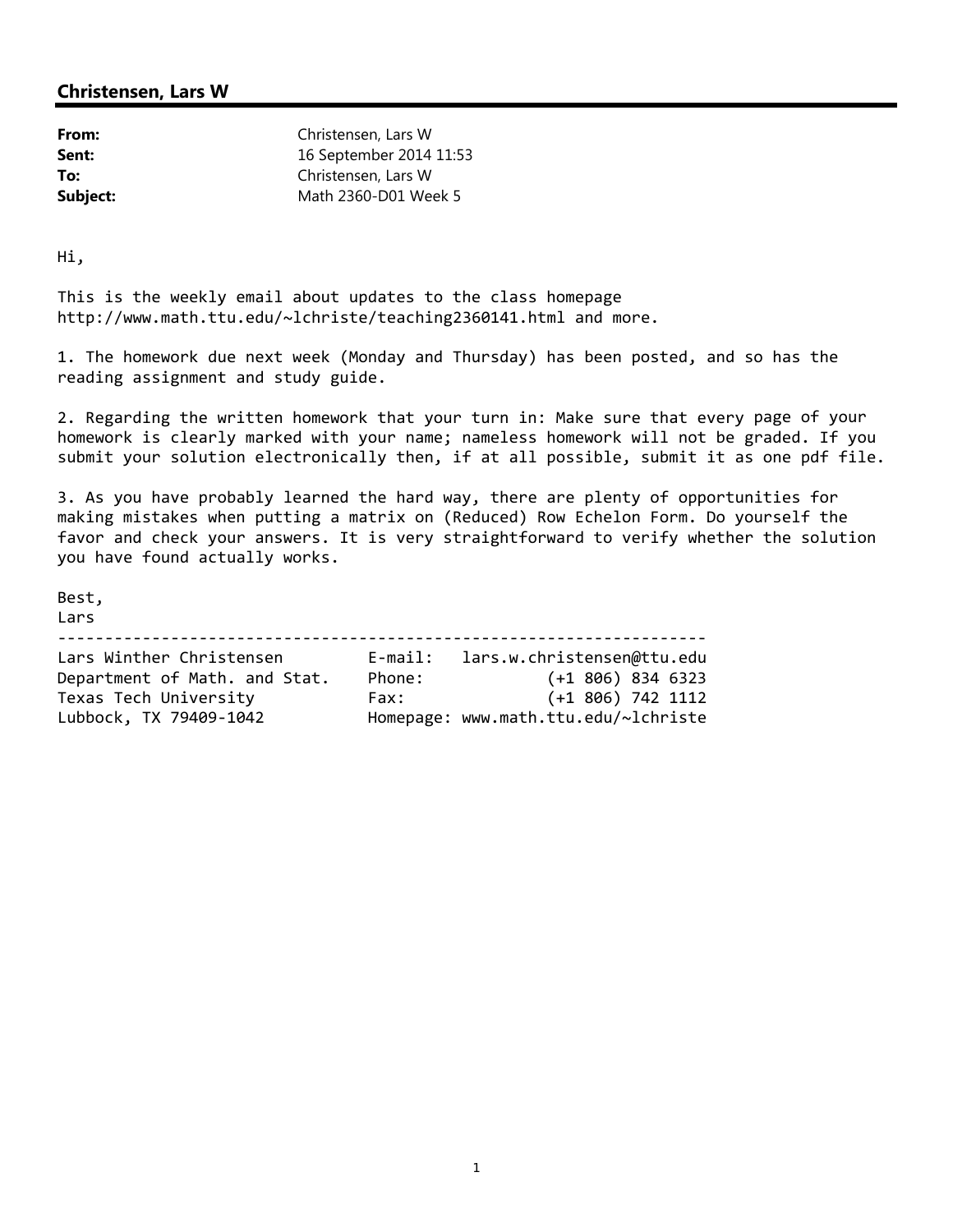| From:    | Christensen, Lars W     |
|----------|-------------------------|
| Sent:    | 10 September 2014 01:30 |
| To:      | Christensen, Lars W     |
| Subject: | Math 2360-D01 Week 4    |

Hi,

This is the weekly email about updates to the class homepage http://www.math.ttu.edu/~lchriste/teaching2360141.html and more.

1. The homework due next week (Monday and Thursday) has been posted, and so has the reading assignment and study guide.

2. I have added a link http://www.math.ttu.edu/Undergraduate/Resources/tutor.shtml to the tutoring center's page and put up a pdf with their current schedule http://www.math.ttu.edu/~lchriste/download/fall2014tutorschedule.pdf.

3. Regarding homework: Through the semester I will assign 25 sets of homework on WeBWorK and 12 sets of written homework. Out of these, the 20 best sets on WeBWorK and then 10 best written sets will count towards the final grade.

4. Someone left a ruled Cambridge note book with blue front in my office last week; please stop by and pick it up.

Best,

Lars

‐‐‐‐‐‐‐‐‐‐‐‐‐‐‐‐‐‐‐‐‐‐‐‐‐‐‐‐‐‐‐‐‐‐‐‐‐‐‐‐‐‐‐‐‐‐‐‐‐‐‐‐‐‐‐‐‐‐‐‐‐‐‐‐‐‐‐‐‐ Lars Winther Christensen E‐mail: lars.w.christensen@ttu.edu Department of Math. and Stat. Phone: (+1 806) 834 6323

Texas Tech University Fax: (+1 806) 742 1112 Lubbock, TX 79409‐1042 Homepage: www.math.ttu.edu/~lchriste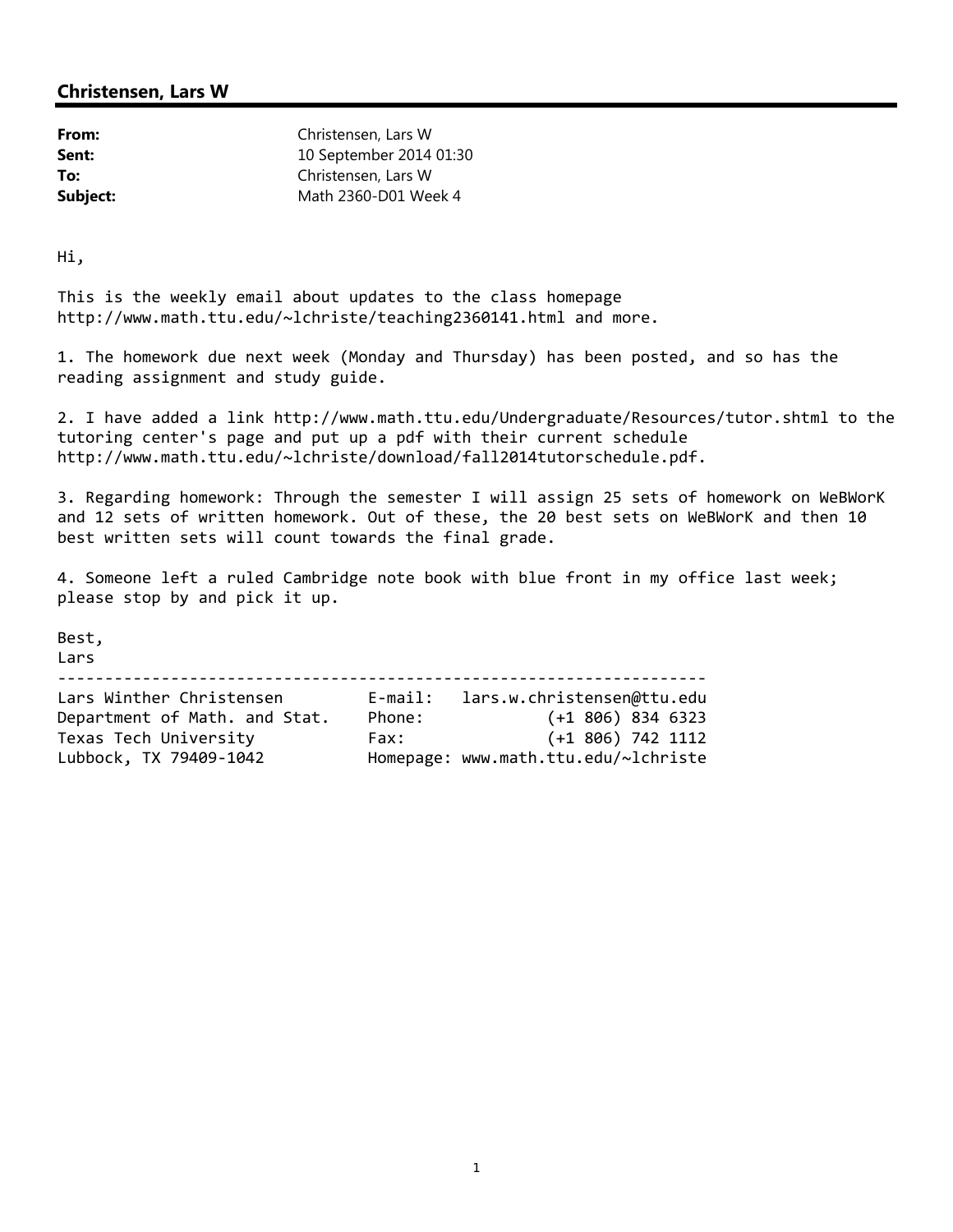| From:    | Christensen, Lars W     |
|----------|-------------------------|
| Sent:    | 03 September 2014 00:02 |
| To:      | Christensen, Lars W     |
| Subject: | Math 2360-D01 Week 3    |

Hi,

This is about the weekly update of the class homepage http://www.math.ttu.edu/~lchriste/teaching2360141.html and more.

1. The homework due next week (Monday and Thursday) has been posted, and so has the reading assignments and study guide.

2. There was another typo on the syllabus (shame on me); Exam 1 takes place 7‐9:30pm on October 22nd.

3. The tutoring center (officially the Mathematics and Statistics Tutor and Study Center) in room 106 in the Math building is now open. Daily hours are 9am to 5pm. Not all tutors can handle 2360, but there are 2360 tutors every day from 1 and all day on Tuesdays and Thursdays. A detailed schedule should be posted outside room 106.

4. The above is not to discourage you from seeing me during office hours. Please do so, and please write me with any questions you may have. Your questions on WeBWorK problems are better sent from within WeBWorK, because I'll then get a direct link to the problem you are working on.

Best,

Lars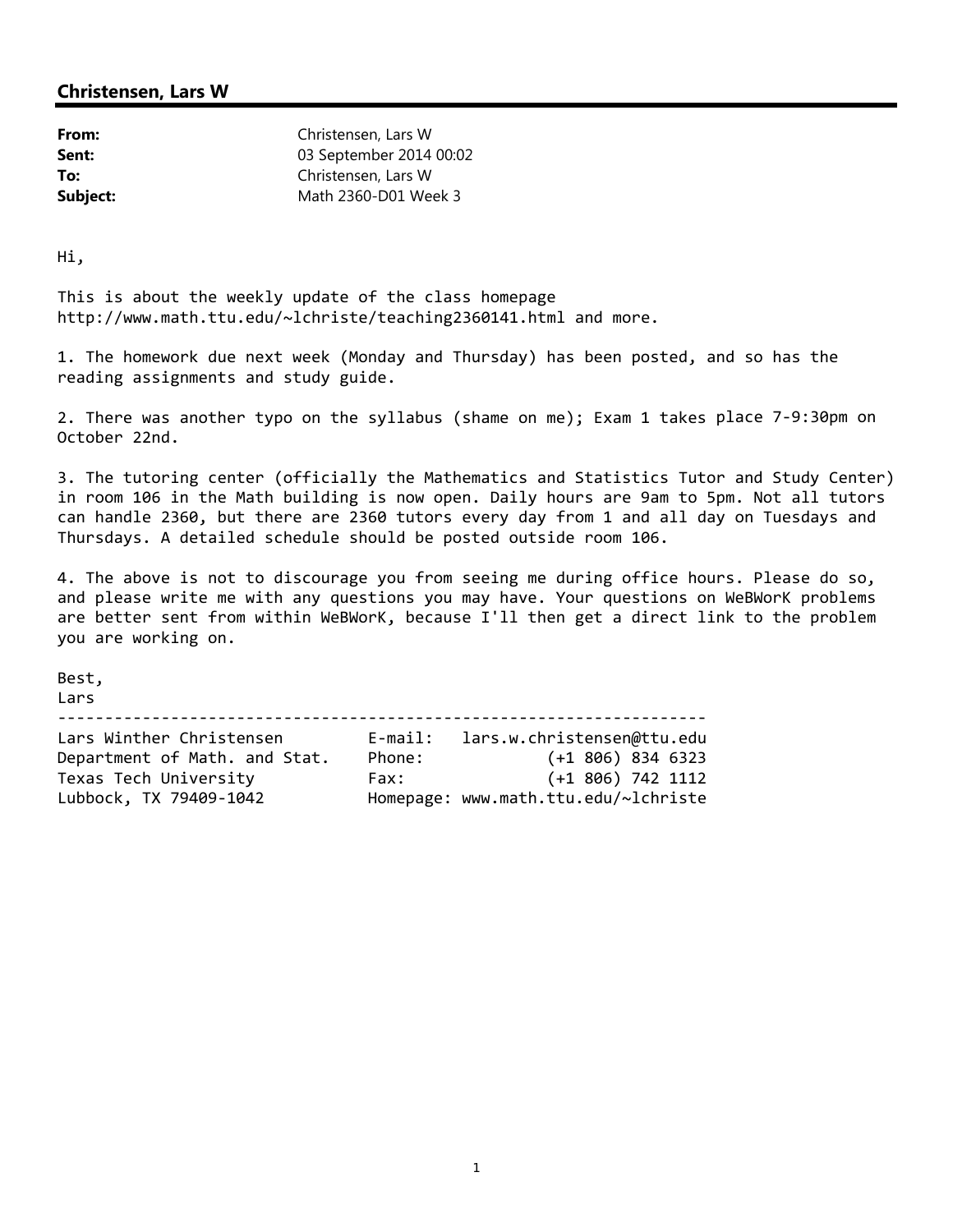| From:    | Christensen, Lars W         |
|----------|-----------------------------|
| Sent:    | 01 September 2014 23:28     |
| To:      | Christensen, Lars W         |
| Subject: | Math 2350 homework reminder |

Hi,

This is a reminder that the first set of online homework is due tomorrow night at 11:59pm. I see that few students in class have not yet started work on the assignment. If you have any problems finding the homework on WeBWorK, let me know now!

Best, Lars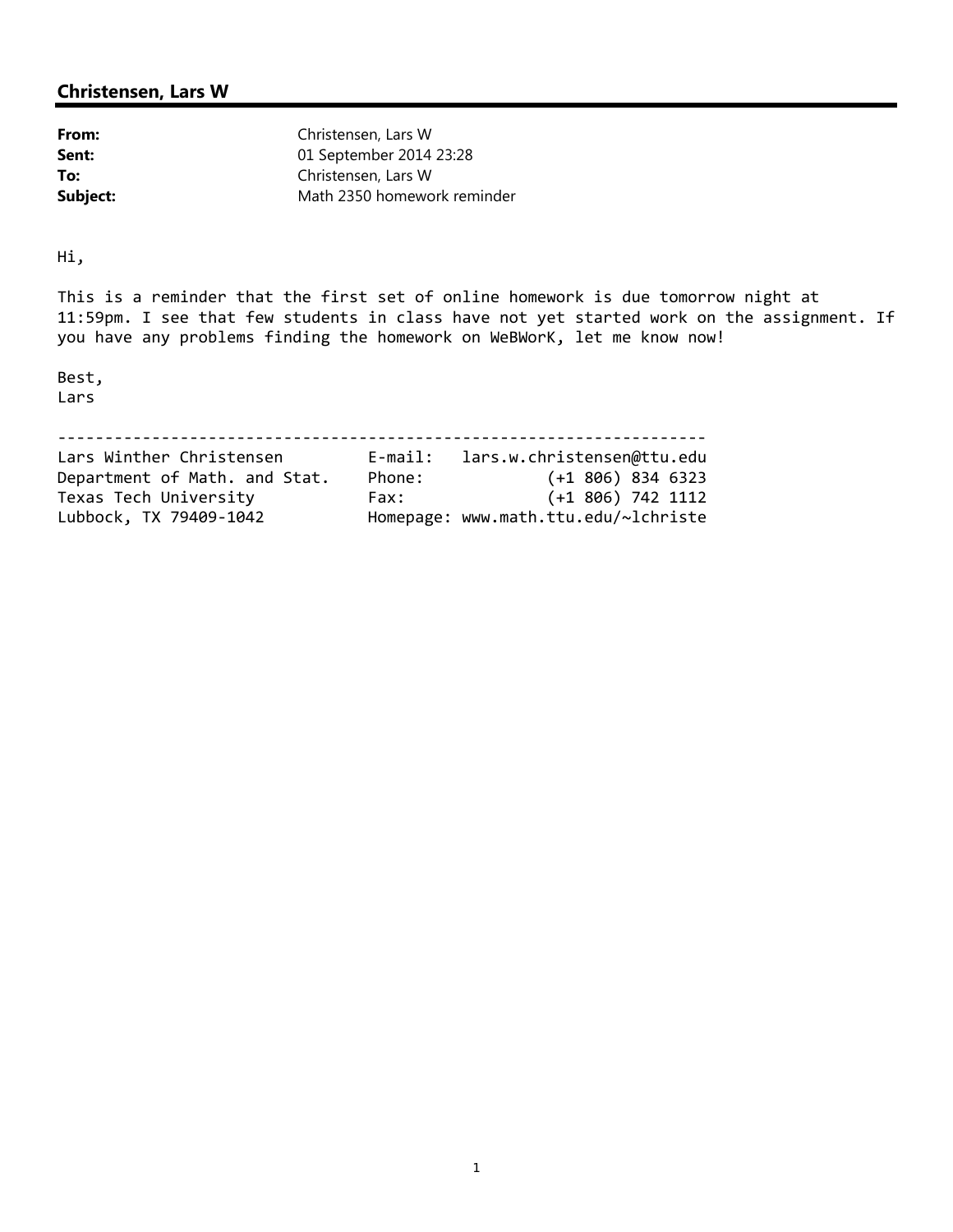| From:    | Christensen, Lars W  |
|----------|----------------------|
| Sent:    | 26 August 2014 23:09 |
| To:      | Christensen, Lars W  |
| Subject: | Math 2360-D01 Week 2 |

Hi,

First of all welcome to those who have joined since Monday morning. You will find all relevant information about this class on its homepage http://www.math.ttu.edu/~lchriste/teaching2360141.html. In particular, you can find there the syllabus and the emails that I have sent to the class up untill now.

1. This is the first weekly update of the class homepage; they will happen every Tuesday. I have added the reading assignments and study guide for Week 2, next week, and the homework assignments due next week.

2. As you will see, there are two sets of online homework due (see also par. 4). Normally online homework is due on Mondays and Thursdays, but next Monday is Labor Day, so HW‐01 is due Tuesday. Online homework is always due at 23:59pm on the due date, and answers become visible right after Midnight at 12:01am.

3. There is also written homework due, two problems. The reason why I collect written homework is to give you practice in writing up solutions, which you will have to do on the exams. If you are on campus on Thursdays, you can turn in your homework to my office in MA 251 (or the envelope on the door) before 5pm; otherwise, you can send me a pdf of your (scanned) solution by email. If you e‐mail in your solutions, they are due by Midnight on the due date.

4. All online homework is done in WeBWorK; you will shortly receive an email with instructions on how to access that site.

5. It has been pointed out to me that the syllabus that I attached to my email on Monday is slightly different that the one online. It is the online one that counts, and I should have known better; -) I apologize.

6. Please don't hesitate to write me with any questions you may have. Also, please note my office hours and the "or by appointment"; the latter means that we can set up an appointment if my scheduled office hours are orthogonal to your calendar.

7. If you don't get an email about WeBWorK within the next 15 min, then let me know. It is most likely because you have registered late, and that you data has not been transferred to WeBWorK.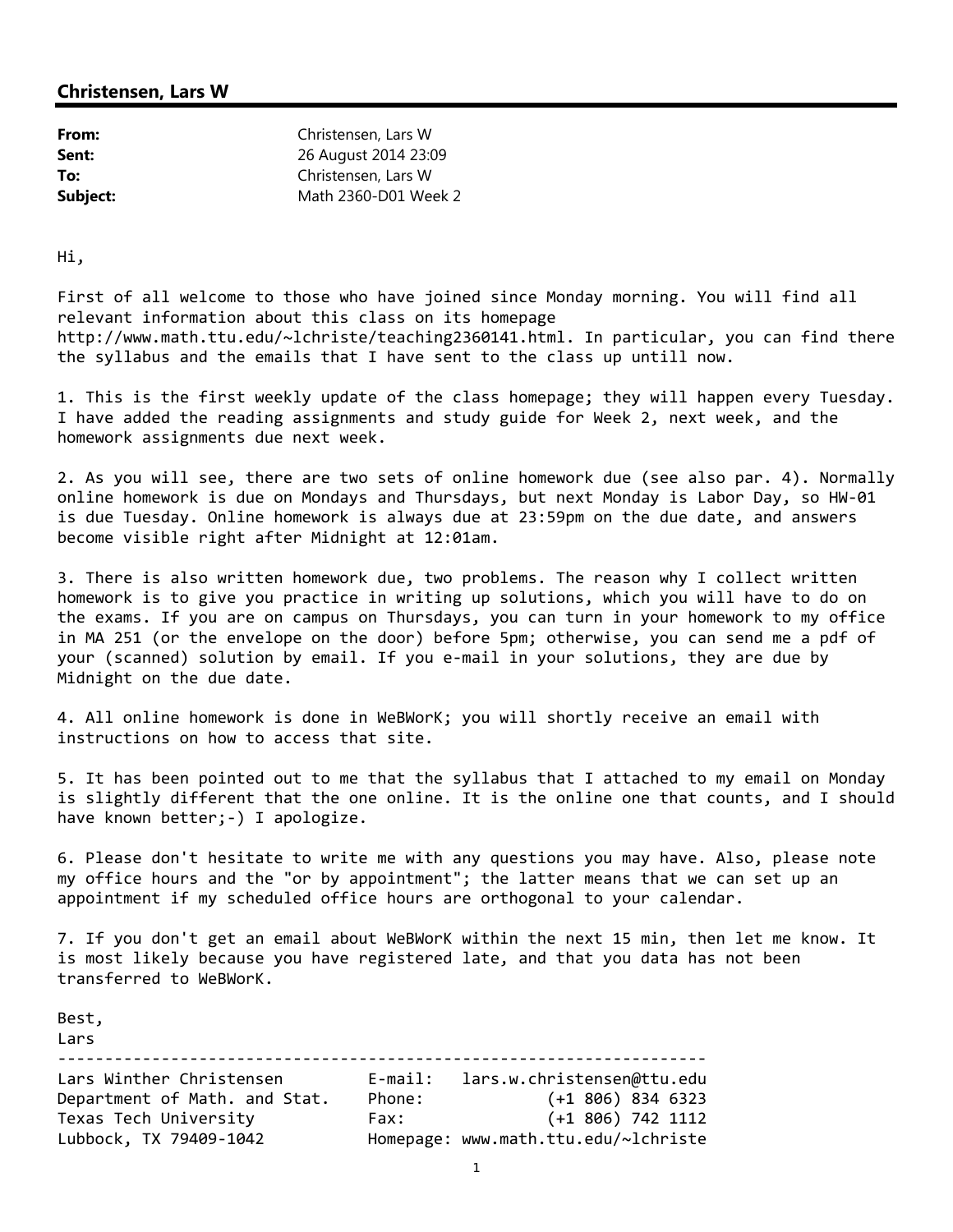| From:               | Christensen, Lars W                                 |
|---------------------|-----------------------------------------------------|
| Sent:               | 25 August 2014 10:43                                |
| To:                 | Christensen, Lars W                                 |
| Subject:            | Math 2360-D01 Week 1                                |
| <b>Attachments:</b> | math2360141-syllabus.pdf; math2360141-WebAssign.pdf |

Hi,

Welcome to the online section D01 of Math 2360 Linear Algebra.

1. The syllabus is attached. It is also available from the class homepage http://www.math.ttu.edu/~lchriste/teaching2360141.html

2. The class homepage is our classroom for this semester. Here you will find the reading and homework assignments, and all other information and material related to the class. Bookmark it right away. The page will be updated every Tuesday with assignments for the following week.

3. The first homework assignment is due at Midnight on next Tuesday (normally it would be dueMonday, but that's Labor Day). The assignment will be posted tomorrow as part of the weekly update.

4. On Friday 22 Aug. I sent an email about textbooks; if you lost it, you can find it on the homepage. As explained in that email, you can if you wish (it is by no means required) enroll in a dummy class at Web Assign to access the online version of the textbook. Instructions for how to enroll are attached.

5. I have office hours today and tomorrow; if you are on campus, feel free to stop by and introduce yourself.

Best,

Lars ‐‐‐‐‐‐‐‐‐‐‐‐‐‐‐‐‐‐‐‐‐‐‐‐‐‐‐‐‐‐‐‐‐‐‐‐‐‐‐‐‐‐‐‐‐‐‐‐‐‐‐‐‐‐‐‐‐‐‐‐‐‐‐‐‐‐‐‐‐ Lars Winther Christensen E‐mail: lars.w.christensen@ttu.edu Department of Math. and Stat. Phone: (+1 806) 834 6323

Texas Tech University Fax: (+1 806) 742 1112 Lubbock, TX 79409‐1042 Homepage: www.math.ttu.edu/~lchriste